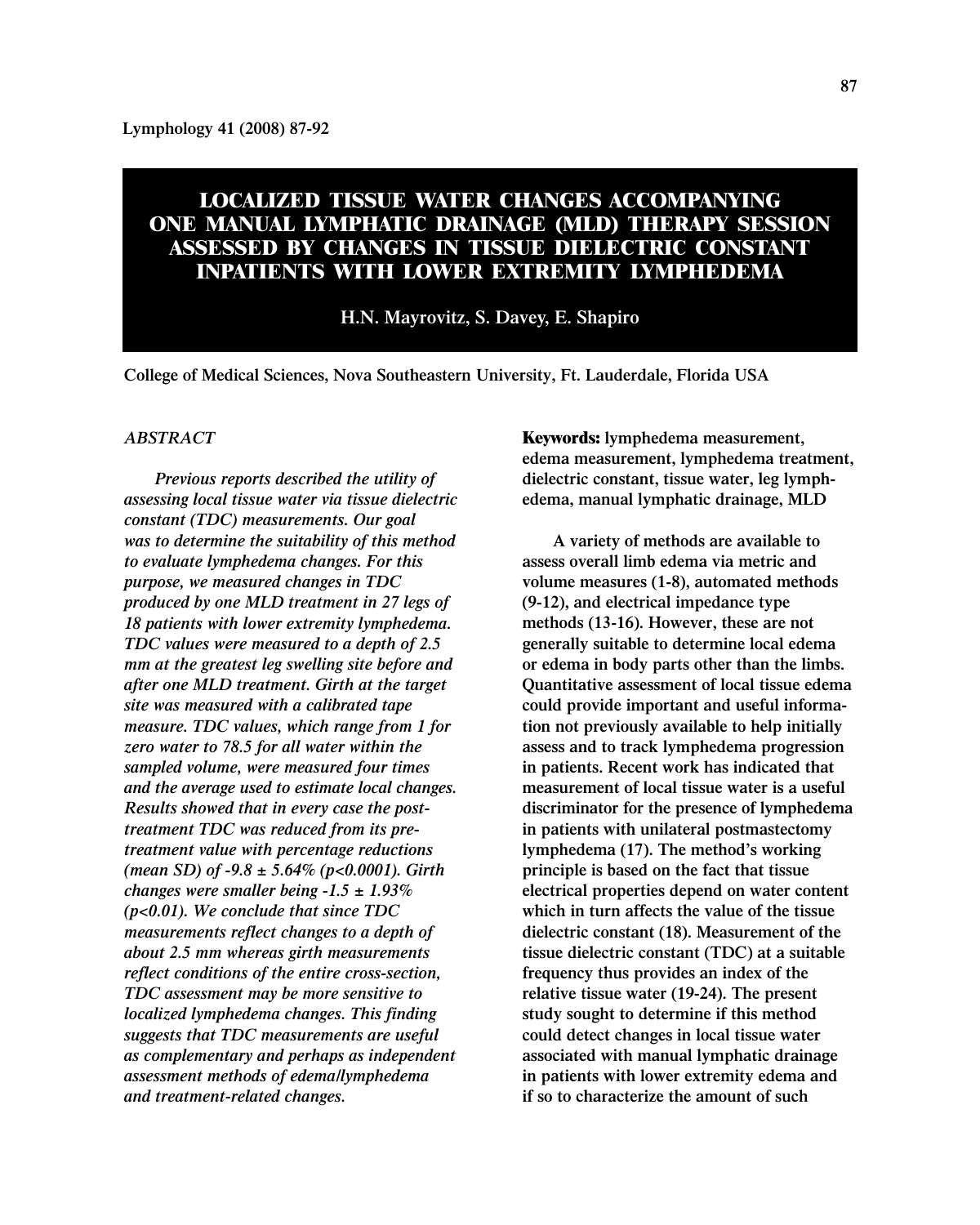**change attributable to a single MLD session. The null hypothesis was that there would be no significant difference between pretreatment and post-treatment TDC values.**

### *METHODS*

### *Subjects*

**A total of 18 subjects (10 male, 8 female) with ages of 74.1 ± 13.3 (mean ± SD; range 36 to 88 years) were evaluated after signing an Institutional Review Board approved informed consent. Of the 18 subjects, 9 had bilateral lymphedema and 9 had unilateral involvement; all legs (n=36) were evaluated. To be included in this study, subjects needed to be at least 21 years of age and about to receive MLD therapy for their condition. Lymphedema duration and its extent were not factors that affected participation since the goal of this initial study was to determine the suitability of the method for assessing localized changes in a broad population.**

#### *Measurement Device*

**The device used in this study is the MoistureMeter-D, (Delfin Technologies Ltd, Finland). It consists of a probe connected to a control unit that displays the tissue dielectric constant when the probe is placed in contact with the skin. The physics and principle of operation have been well described (19-21,23,24). In brief, a 300 MHz signal is generated within the control unit and is transmitted to the tissue via the probe that is contact with the skin. The probe itself acts as an open-ended coaxial transmission line (21,23). The portion of the incident electromagnetic wave that is reflected depends on the dielectric constant of the tissue, which itself depends on the amount of free and bound water in the tissue volume through which the wave passes. The reflected wave information is processed within the control unit and the relative dielectric constant is displayed. Pure water has a value of about**

**78.5 and the display scale range is 1 to 80. The effective penetration depth depends on the probe dimensions, with larger spacing between inner and outer conductors corresponding to greater penetration depths. In the present study the probe used had an effective penetration depth of 2.5 mm with a corresponding probe diameter of 23 mm with a conductor spacing of 5 mm.**

# *Measurement Procedure*

**Measurements were done by two experienced and certified lymphedema therapists. For bilateral lymphedema cases, sites on each limb were identified as sites of maximum or near maximum swelling and were marked with a surgical pen. For unilateral cases, sites of maximum swelling on the affected limb and a corresponding anatomical site on the contralateral limb was identified and marked. For the TDC measurements, the probe was placed in contact with the skin and held in position using gentle pressure. The time required to obtain a single measurement, once the probe was placed in contact with the skin, was 7-10 seconds. Each TDC measurement was done four times with the average value of the four used to characterize the site average TDC value. TDC measurements were made prior to the start of the patient's MLD therapy session and at the end of the therapy session about one hour later. Subsequent determinations of the coefficient of variation among the four measured TDC values showed a slightly larger overall value** for edematous legs  $(5.10 \pm 2.95\%)$  than for **non-edematous legs (4.48 ± 3.01%) but the difference was not statistically significant (p>0.40).**

#### *Girth Measurements*

**Limb girth (circumference) at sites of TDC measurements was determined using a calibrated tape measure (Gulick type). Girth measurements were made prior to the start of the therapy session and at the end of the**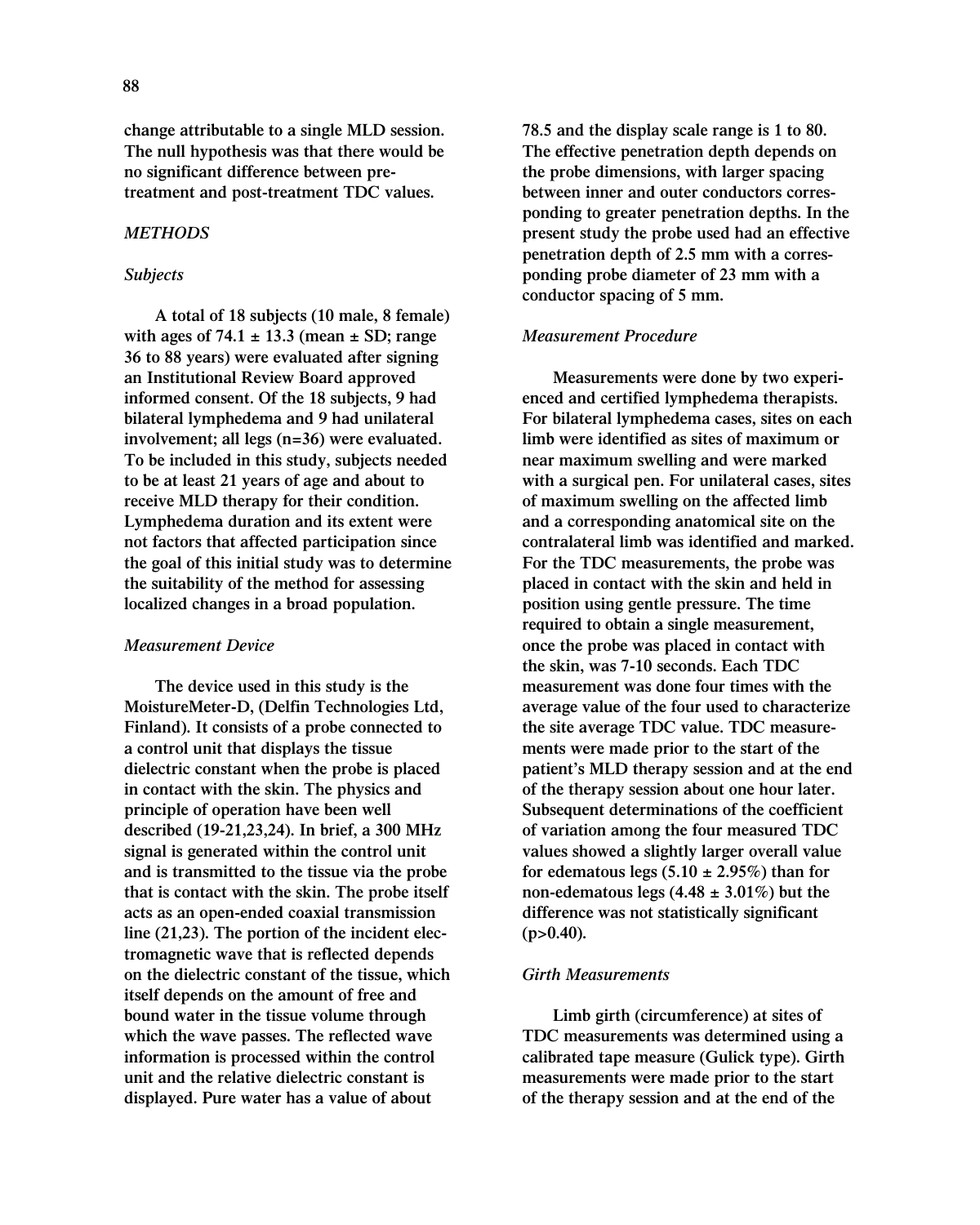| TABLE<br>Patients with Unilateral Lymphedema – Edematous Leg Only Treated |                         |                        |                         |                        |                         |                        |  |
|---------------------------------------------------------------------------|-------------------------|------------------------|-------------------------|------------------------|-------------------------|------------------------|--|
|                                                                           | <b>Pre-Treatment</b>    |                        | <b>Post-Treatment</b>   |                        | Percent Changes $(\% )$ |                        |  |
|                                                                           |                         | Edema Leg No Edema Leg |                         | Edema Leg No Edema Leg |                         | Edema Leg No Edema Leg |  |
| <b>TDC</b>                                                                | $45.6 + 10.0^a$         | $35.6 \pm 11.6$        | $41.5 \pm 10.8^{\rm b}$ | $36.3 \pm 10.9$        | $-9.9 \pm 6.33$         | $+2.7\pm12.1$          |  |
| Girth (cm)                                                                | $43.2 \pm 15.3^{\rm a}$ | $37.5 \pm 12.3$        | $42.5 \pm 15.4^{\rm a}$ | $37.2 + 12.4$          | $-1.9 \pm 1.89$         | $-1.1 \pm 1.68$        |  |
|                                                                           |                         |                        |                         |                        |                         |                        |  |

**TDC is tissue dielectric constant in relative units; Girth is circumference at site of TDC measurement.**  $a = p < 0.01$  compared to the No Edema Leg;  $b = p < 0.001$  compared to pre-treatment. Data entries are mean **± SD for 9 patients with unilateral lower extremity involvement.**

**therapy session immediately after the TDC measurements.**

#### *Analysis*

**Separate analyses were done for patients with unilateral involvement (n=9, 9 treated legs) and for patients with bilateral involvement (n=9, 18 treated legs). For both groups the pre- and post treatment TDC and girth values were determined, compared and tested for significant pre-to-post changes. In addition, for the unilateral cases, the affected leg values were compared to the non-affected leg values both prior to treatment of the affected leg and after treatment. A possible relationship between changes in TDC and changes in girth was tested using regression analysis of values for all treated legs (n=27). In all cases, statistical significance was inferred based on a p- value <0.05.**

# *RESULTS*

# *Unilateral Lymphedema Group*

**Results are summarized in** *Table 1*  **(mean ± SD throughout). Prior to the MLD treatment, TDC and girth values at the target site were significantly greater (p<0.01) than for the edematous compared to the nonedematous contralateral leg. The single MLD treatment was associated with a significant**

**reduction in local tissue water of the affected leg corresponding to a percentage decrease in TDC of -9.9 ± 6.33% (p<0.001). There were no significant changes in non-edematous leg TDC values (+2.71 ± 12.1%, NS). For both edematous and non-edematous legs, an overall small, non-significant change in girth was found after treatment that amounted to a reduction of 1.9 ± 1.89% in the edematous leg and 1.1 ± 1.68% in the contralateral nontreated leg.**

## *Bilateral Lymphedema Group*

**Results are summarized in** *Table 2***. The single MLD treatment of both lymphedematous legs was associated with a significant reduction in local tissue water corresponding to a percentage decrease in TDC of -9.7 ± 5.45% (p<0.0001) and a small but significant percentage change in girth (-1.4 ± 1.98%, p<0.001).**

#### *TDC vs. Girth Changes*

**Considering all treated legs (n=27), pretreatment values for TDC and girth were respectively 43.2 ± 6.5 and 40.2 ± 10.5 cm. Corresponding percentage changes produced by one MLD treatment were -9.75 ± 5.64% and -1.50 ± 1.93% respectively with the differential effect being highly significant (p<0.0001). Regression analysis of paired**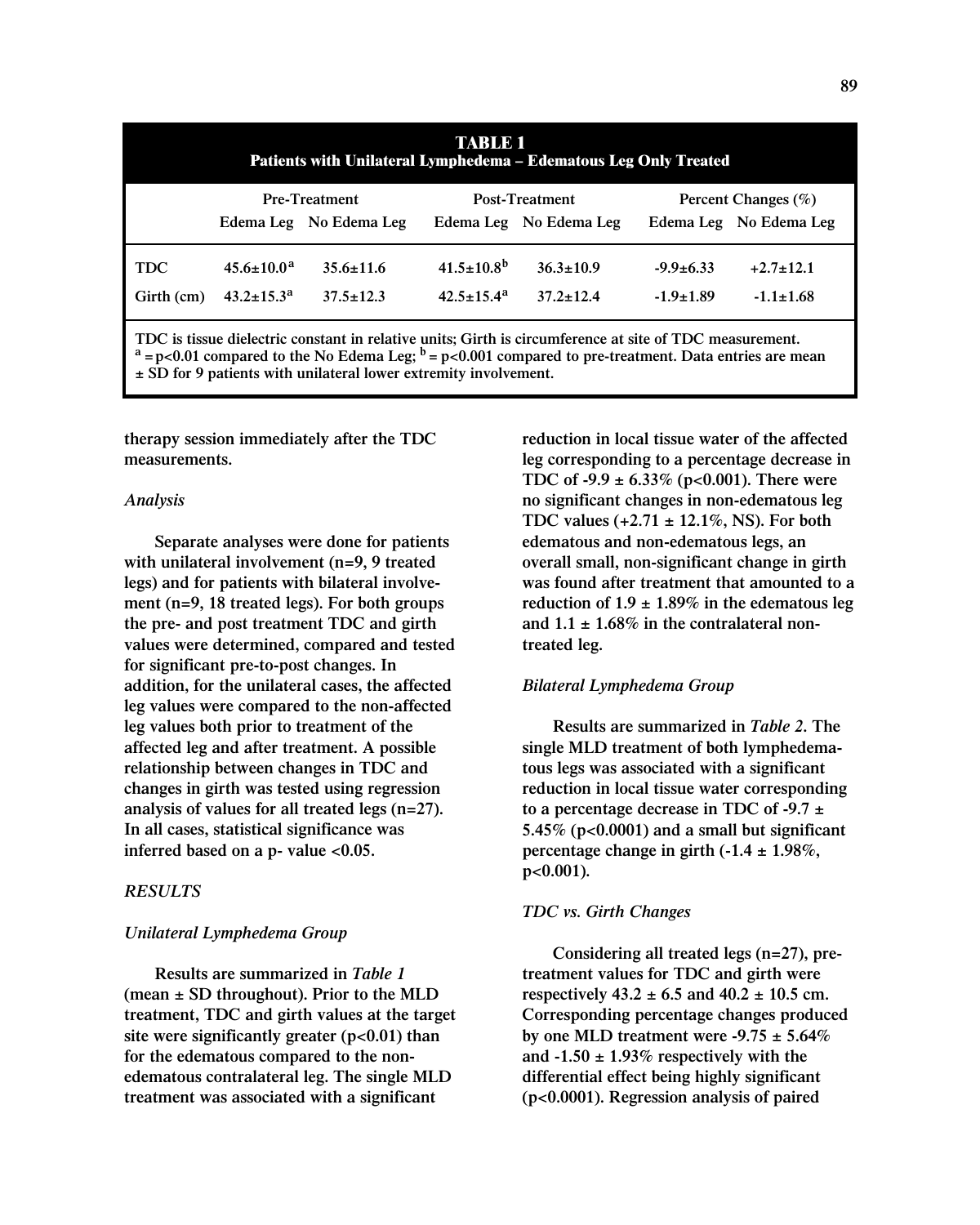| <b>TABLE 2</b><br>Patients With Bilateral Lymphedema - Both Legs Treated |                      |                             |                         |  |  |  |
|--------------------------------------------------------------------------|----------------------|-----------------------------|-------------------------|--|--|--|
|                                                                          | <b>Pre-treatment</b> | Post-treatment              | Percent Changes (%)     |  |  |  |
| <b>TDC</b>                                                               | $42.1 \pm 3.7$       | $38.0 \pm 4.3$ <sup>c</sup> | $-9.7 \pm 5.45^{\circ}$ |  |  |  |
| Girth (cm)                                                               | $38.6 \pm 7.2$       | $38.1 \pm 6.8^{b}$          | $-1.7 \pm 1.98^b$       |  |  |  |

measurement. <sup>b</sup>=p<0.001 and <sup>c</sup>=p<0.0001 compared to pre-treatment. Data entries are mean  $\pm$  SD **for 9 patients with bilateral lower extremity involvement**

**TDC and girth changes for these treated legs showed no significant correlation (R2=0.07, p>0.2).**

# *DISCUSSION*

**The present study is the first to investigate the possibility of using the tissue dielectric constant method and device to evaluate leg tissue water and therapy-related changes in local tissue edema in patients with lower extremity lymphedema. Results demonstrate that TDC values of lymphedematous legs are significantly greater than for non-edematous legs with values found for lymphedematous legs (43.2 ± 6.5) being similar to those previously reported for 18 lymphedematous arms (41.2 ± 7.9) (17). The results further show that a single MLD treatment resulted in slightly less than a 10% reduction in TDC for both unilateral and bilateral leg conditions whereas percentage reductions in girth were 1.5%. We believe that since TDC measurements reflect changes to a depth of about 2.5 mm whereas girth measurements reflect conditions of the entire cross-section, it is likely that the TDC assessment is more sensitive to the immediate effects of MLD treatment. The substantial percentage change in TDC as a reflection of local tissue water, but much smaller change in girth, are consistent with this and suggest that TDC measurements may be useful as complemen-** **tary or perhaps an independent assessment method of edema/lymphedema and treatment-related changes.**

**This approach to characterizing edema and its change, as compared with other methods such as limb girth, limb volumes, bioimpedance and others (1,3,9-11,14,16, 25- 27), has advantages and disadvantages. Its simplicity of use and rapidity of data acquisition are clearly positive features; a single measurement takes about 10 seconds. In view of its ability to measure locally and the fact that different tissue depths can be investigated with different size probes, new possibilities in basic research become available (17,28). One major clinical advantage is its ability to assess local areas such as those associated with localized limb edema or areas for which intensive therapy is being focused. Perhaps its greatest advantage is the fact that assessments can be made in any body area or part since the measurement method is not limited to limbs as are most other methods. Thus it should be possible to assess edema/lymphedema and their change in the hand, finger, head, neck, genitalia, and thorax and so on. Assessments of these possibilities need to be investigated and validated with further research. Potential functional disadvantages derive from the fact that TDC measurements are indicators of local conditions that may or may not be indicators of average or overall changes. When measurements are confined**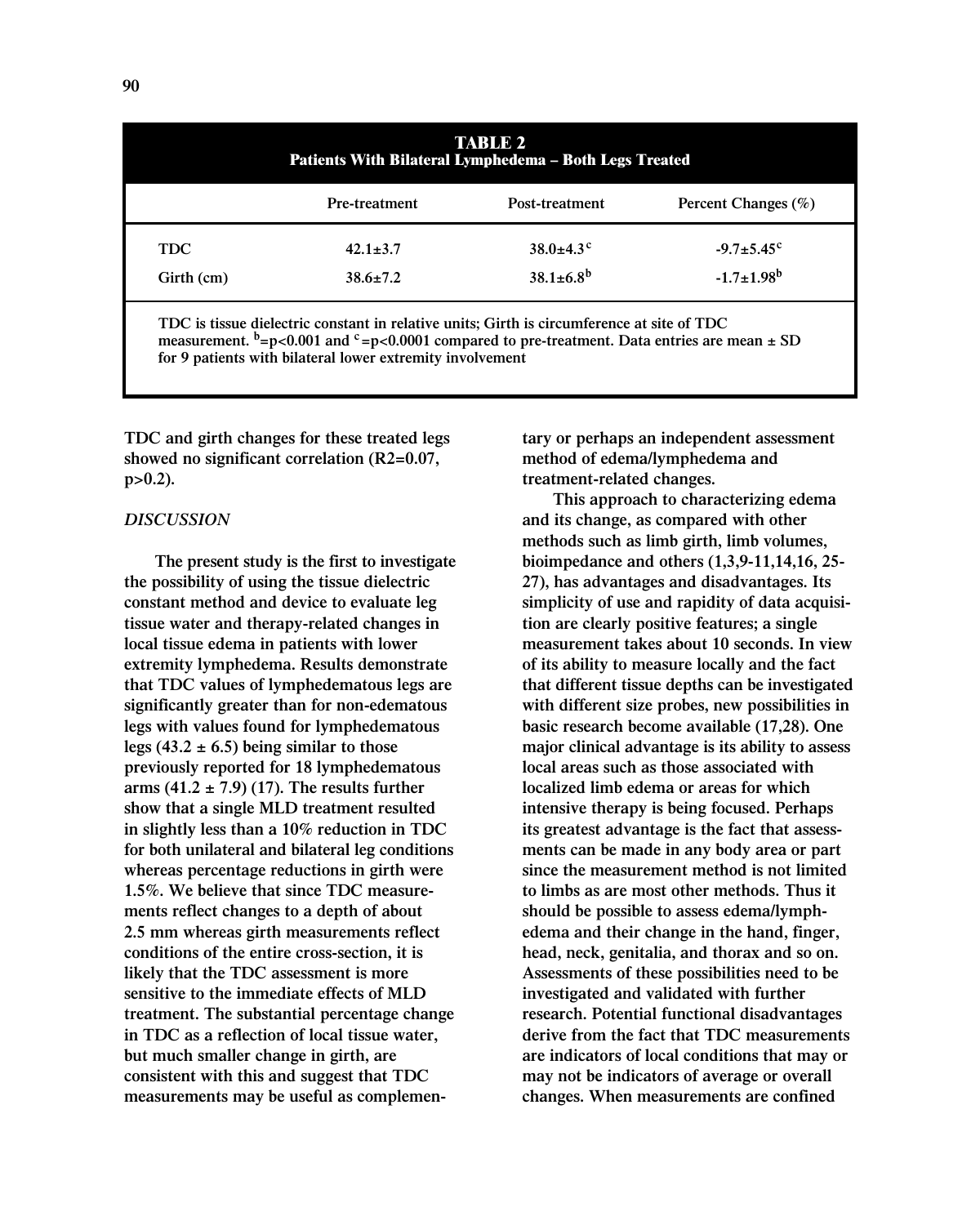**to the limbs, the use of combined methods may overcome this potential limitation if needed. For other body parts there is no other effective method known to the authors. Finally, a potential limitation for some centers may be the cost of the device. A single probe system, which is fully adequate for clinical assessments is currently about \$11,500. This cost is an important consideration, and each center will need to contemplate the potential advantages of this method with respect to its cost.**

### *REFERENCES*

- **1. Casley-Smith, JR: Measuring and representing peripheral oedema and its alterations. Lymphology 27 (1994), 56-70.**
- **2. Karges, JR, BE Mark, SJ Stikeleather, et al: Concurrent validity of upper-extremity volume estimates: Comparison of calculated volume derived from girth measurements and water displacement volume. Phys. Ther. 83 (2003), 134-145.**
- **3. Mayrovitz, HN: Limb volume estimates based on limb elliptical vs. circular cross section models. Lymphology. 36 (2003), 140-143.**
- **4. Mayrovitz, HN, J Macdonald, S Davey, et al: Measurement decisions for clinical assessment of limb volume changes in patients with bilateral and unilateral limb edema. Phys. Ther. 87 (2007), 1362-1368.**
- **5. Mayrovitz, HN, N Sims, CJ Hill, et al: Volume estimates based on a geometric algorithm in comparison to water displacement. Lymphology 39 (2006), 95-103**
- **6. Mayrovitz, HN, N Sims, B Litwin, et al: Foot volume estimates based on a geometric algorithm in comparison to water displacement. Lymphology 38 (2005), 20-27.**
- **7. Meijer, RS, JS Rietman, JH Geertzen, et al: Validity and intra- and interobserver reliability of an indirect volume measurements in patients with upper extremity lymphedema. Lymphology 37 (2004), 127-133.**
- **8. Sander, AP, NM Hajer, K Hemenway, et al: Upper-extremity volume measurements in women with lymphedema: A comparison of measurements obtained via water displacement with geometrically determined volume. Phys. Ther. 82 (2002), 1201-1212.**
- **9. Mayrovitz, HN, N Sims, J Macdonald: Assessment of limb volume by manual and automated methods in patients with limb edema or lymphedema. Adv. Skin Wound**

**Care 13 (2002), 272-276.**

- **10. Moseley, A, N Piller, C Carati: Combined opto-electronic perometry and bioimpedance to measure objectively the effectiveness of a new treatment intervention for chronic secondary leg lymphedema. Lymphology 35 (2002), 136-143.**
- **11. Stanton, AW, JW Northfield, B Holroyd, et al: Validation of an optoelectronic limb volumeter (Perometer). Lymphology 30 (1997), 77-97.**
- **12. Tierney, S, M Aslam, K Rennie, et al: Infrared optoelectronic volumetry, the ideal way to measure limb volume. Eur. J. Vasc. Endovasc. Surg. 12 (1996), 412-417.**
- **13. Cornish, BH, M Chapman, C Hirst, et al: Early diagnosis of lymphedema using multiple frequency bioimpedance. Lymphology 34 (2001), 2-11.**
- **14. Cornish, BH, BJ Thomas, LC Ward, et al: A new technique for the quantification of peripheral edema with application in both unilateral and bilateral cases. Angiology. 53 (2002), 41-47.**
- **15. Cornish, BH, LC Ward, BJ Thomas, et al: Quantification of lymphoedema using multifrequency bioimpedance. Appl. Radiat. Isot. 49 (1998), 651-652.**
- **16. Ward, LC: Bioelectrical impedance analysis: proven utility in lymphedema risk assessment and therapeutic monitoring. Lymphat Res Biol. Spring 4 (2006), 51-56.**
- **17. Mayrovitz, HN. Assessing local tissue edema in postmastectomy lymphedema. Lymphology 40 (2007), 87-94.**
- **18. Nuutinen, J, R Ikaheimo, T Lahtinen: Validation of a new dielectric device to assess changes of tissue water in skin and subcutaneous fat. Physiol. Meas. 25 (2004), 447-454.**
- **19. Aimoto, A, T Matsumoto: Noninvasive method for measuring the electrical properties of deep tissues using an open-ended coaxial probe. Med. Eng. Phys. 18 (1996), 641-646.**
- **20. Alanen, E, T Lahtinen, J Nuutinen: Measurement of dielectric properties of subcutaneous fat with open-ended coaxial sensors. Phys. Med. Biol. 43 (1998), 475-485.**
- **21. Alanen, E, T Lahtinen, J Nuutinen: Penetration of electromagnetic fields of an open-ended coaxial probe between 1 MHz and 1 GHz in dielectric skin measurements. Phys. Med. Biol. 44 (1999), N169-176.**
- **22. Nuutinen, J, T Lahtinen, M Turunen, et al: A dielectric method for measuring early and late reactions in irradiated human skin. Radiother. Oncol. 47 (1998), 249-254.**
- **23. Stuchly, MA, TW Athey, GM Samaras, et al: Measurement of radio frequency permittivity**